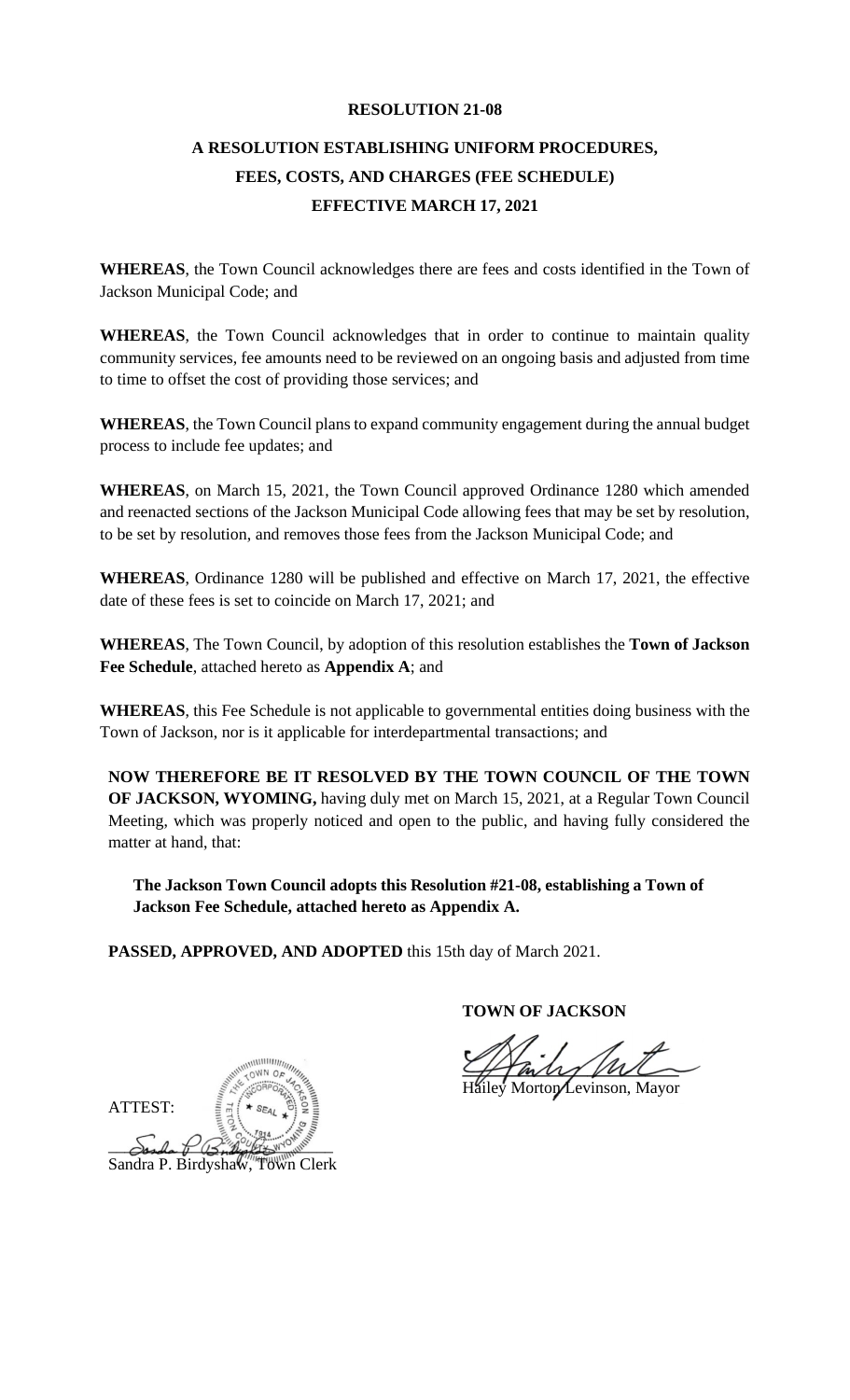### **RESOLUTION 21-08, APPENDIX A**

#### **FEE SCHEDULE, EFFECTIVE 3/17/2021**

### *This Schedule excludes Water, Sewer, and Capacity Fees found in Title 13*

| <b>Business License</b> |                                                                                     |                                       | \$ Current Fee           |
|-------------------------|-------------------------------------------------------------------------------------|---------------------------------------|--------------------------|
| 5.16.010                | <b>Sales Tax Collecting</b>                                                         |                                       |                          |
|                         | less than 10 employees                                                              |                                       | 118.00                   |
|                         | 11-49 employees                                                                     |                                       | 237.00                   |
|                         | 50-99 employees                                                                     |                                       | 355.00                   |
|                         | 100 employees, or more                                                              |                                       | 592.00                   |
| 5.16.020                | <b>Non-Sales Tax Collecting</b>                                                     |                                       |                          |
|                         | less than 10 employees                                                              |                                       | 154.00                   |
|                         | 11-49 employees                                                                     |                                       | 343.00                   |
|                         | 50-99 employees                                                                     |                                       | 462.00                   |
|                         | 100 employees, or more                                                              |                                       | 770.00                   |
| 5.16.025                | <b>Independent Contractors and Agents</b>                                           |                                       | 118.00                   |
| 5.16.027                | <b>Commercial</b>                                                                   |                                       | 120.00                   |
| 5.16.027                | <b>Residential Rentals</b>                                                          |                                       | 120.00                   |
| 5.06.130                | <b>Solicitation - Commercial</b>                                                    |                                       | 120.00                   |
| 5.06.150                | <b>Solicitation - Highway or Street</b>                                             |                                       | 120.00                   |
| 5.60.040 C              | <b>Short Term Rental</b>                                                            |                                       | 107.00                   |
| 5.20.010                | <b>Installation Permit</b>                                                          |                                       | 30.00                    |
| 5.32.040                | Pawnbroker                                                                          |                                       | 31.00                    |
| 5.20.020                | <b>Exposition Licenses</b>                                                          |                                       |                          |
|                         | < 5 vendors; for-profit expositions                                                 |                                       | 123.00                   |
|                         | > 5 vendors; for-profit expositions                                                 |                                       | 247.00                   |
|                         | < 5 vendors; non-profit expositions                                                 |                                       | 62.00                    |
|                         | > 5 vendors; non-profit expositions                                                 |                                       | 123.00                   |
| 5.21.060                | <b>Transient Merchant</b>                                                           |                                       |                          |
|                         | per day fee                                                                         |                                       | 238.00                   |
|                         | per day fee if a business license holder                                            |                                       | 44.00                    |
|                         | per day if a non-profit                                                             |                                       | $\overline{\phantom{0}}$ |
| 5.12.080 A              | <b>Application Fee, Non-Refundable Portion</b><br>processing fee for denied license |                                       | 44.00                    |
|                         |                                                                                     |                                       |                          |
| 5.12.080 B              | <b>Renewal Late Fee</b>                                                             |                                       |                          |
|                         | \$25 per month on January 30th not to exceed \$100                                  |                                       | 30.00                    |
| 5.12.130                | <b>Change of Location Fee</b>                                                       |                                       |                          |
|                         | notice given on new application                                                     |                                       | 44.00                    |
|                         | <b>Ground Transportation</b>                                                        |                                       | \$ Current Fee           |
| 5.50.040 B              | <b>Transportation License</b>                                                       |                                       |                          |
|                         | < 10 employees                                                                      |                                       | 118.00                   |
|                         | > 10 employee                                                                       |                                       | 237.00                   |
| 5.50.050 B              | <b>Vehicle License Permit</b>                                                       |                                       |                          |
|                         | $>30$ mpg                                                                           |                                       | 45.00                    |
|                         | $<$ 30 mpg                                                                          |                                       | 68.00                    |
| 5.50.060 B              | <b>Operator License Permit</b>                                                      |                                       |                          |
|                         | new                                                                                 |                                       | 113.00                   |
|                         | renewal                                                                             |                                       | 57.00                    |
| 5.50.040 G              | <b>Taxi Fares: In-Town</b>                                                          |                                       |                          |
|                         | maximum fare; 1-4 passengers                                                        |                                       | 13.00                    |
|                         | per passenger above 4                                                               | Effective 4-19-2021, a Ground         | 3.00                     |
|                         | <b>Taxi Fares: Teton Village</b>                                                    | <b>Transportation Fare Map system</b> |                          |
|                         | maximum fare; 1-4 passengers                                                        | will replace these taxi fares.        | 39.00                    |
|                         | per passenger above 4                                                               |                                       | 6.00                     |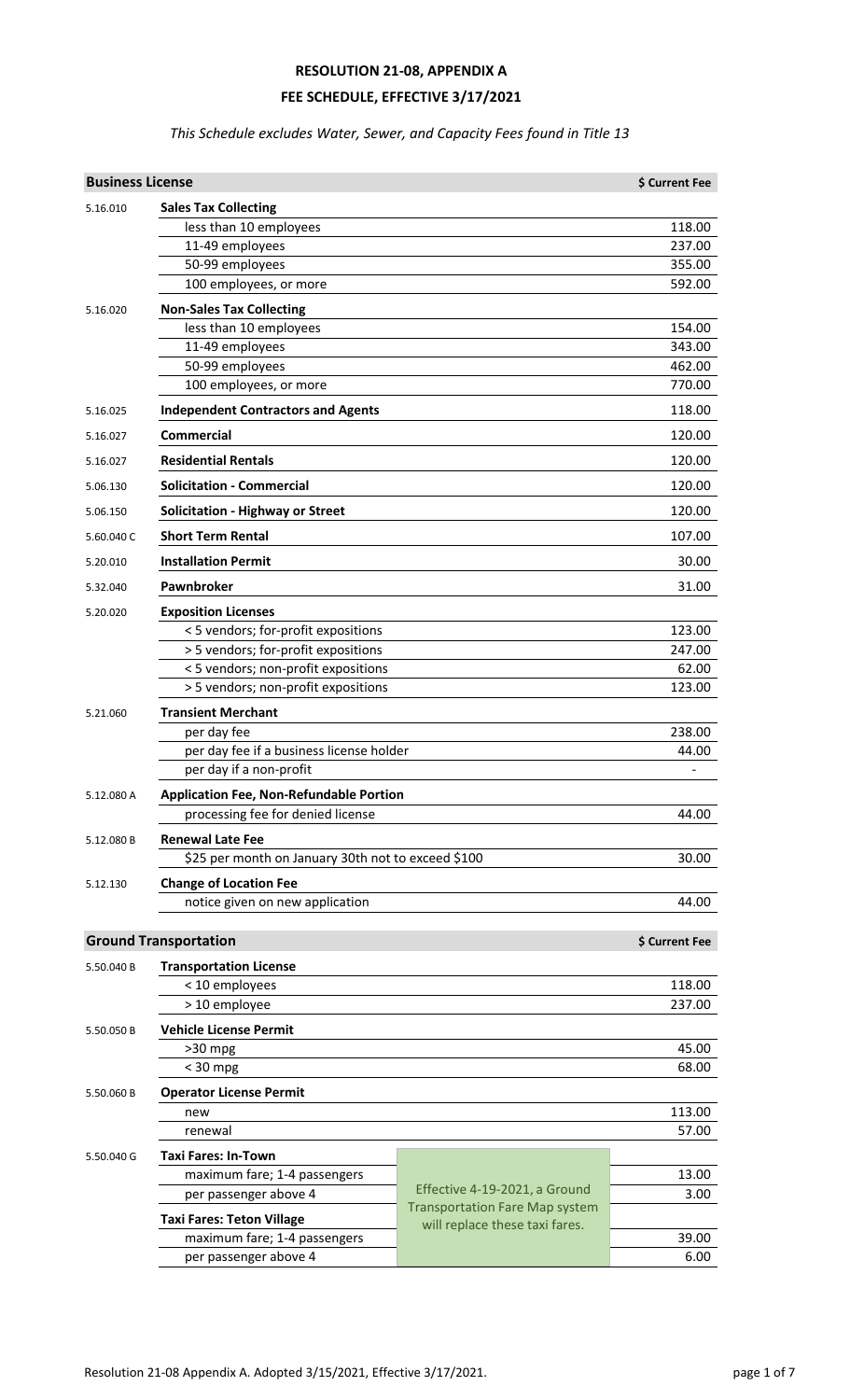| <b>Gaming License</b> |                    | \$ Current Fee |
|-----------------------|--------------------|----------------|
| 5.48.050              | Bingo and pull-tab | 310.00         |
| 5.48.210              | Change of location | 12.00          |

#### **Miscellaneous \$** Current Fee

# **Public Records**

| Copy                                             |              |
|--------------------------------------------------|--------------|
| electronic document, per document                | 10.00        |
| black and white paper                            | $0.25$ /page |
| color paper                                      | $0.50$ /page |
| <b>Plotted Map</b>                               |              |
| size 11x17, each                                 | 14.00        |
| size 24x36, each                                 | 36.00        |
| size 36x54, each                                 | 50.00        |
| Photograph                                       | 14.00        |
| <b>Police Report</b>                             | 14.00        |
| <b>LDRs and Comprehensive Plan</b>               | 58.00        |
| <b>Research / Compilation Services</b>           | 15.50        |
| External electronic media (disk, usb drive, etc) | 14.00        |
| Postage / shipping                               | actual cost  |
| <b>Other special circumstances</b>               | actual cost  |
| <b>Vehicle Inspection</b>                        | 10.00        |

| Jackson Hole Airport |                                                            | S Current Fee |
|----------------------|------------------------------------------------------------|---------------|
| 2.36.120             | <b>Passenger Boarding Fee</b>                              |               |
|                      | Per passenger enplaning commerical aircraft, not to exceed | 6.00          |

| <b>Liquor License</b> |                                   | <b>S Current Fee</b> |
|-----------------------|-----------------------------------|----------------------|
| 6.20.006 C            | <b>Annual Liquor License</b>      |                      |
|                       | <b>Bar and Grill</b>              | 1,514.00             |
|                       | Limited Retail (Club)             | 505.00               |
|                       | Microbrewery                      | 500.00               |
|                       | Resort                            | 3,000.00             |
|                       | Restaurant                        | 1,514.00             |
|                       | Retail                            | 1,500.00             |
|                       | Satellite Winery                  | 100.00               |
|                       | Winery                            | 500.00               |
| 6.20.006 D            | <b>Temporary, 24-Hour Permits</b> |                      |
|                       | Catering                          | 20.00                |
|                       | Malt Beverage                     | 50.00                |
|                       | Manufacturer's Off-Premises       | 50.00                |

|            | Animal Shelter Impounding, Board, Adoption  | \$ Current Fee |
|------------|---------------------------------------------|----------------|
| 7.02.040 B | <b>Capture of Animals, Impoundment</b>      |                |
|            | First                                       | 31.00          |
|            | Same animal, second within one year         | 43.00          |
|            | Same animal, third within one year          | 61.00          |
|            | Same animal fourth and more within one year | 122.00         |
|            | <b>Impoundment, Boarding</b>                |                |
|            | First 24-hours included in impoundment fee  |                |
|            | per animal for each 24-hours                | 18.00          |
| 7.02.050   | <b>Adoption</b>                             |                |
| Res 09-04  | Dog, impounded for 7+ days                  | 110.00         |
| Res 09-04  | Cat, impounded for 7+ days                  | 95.00          |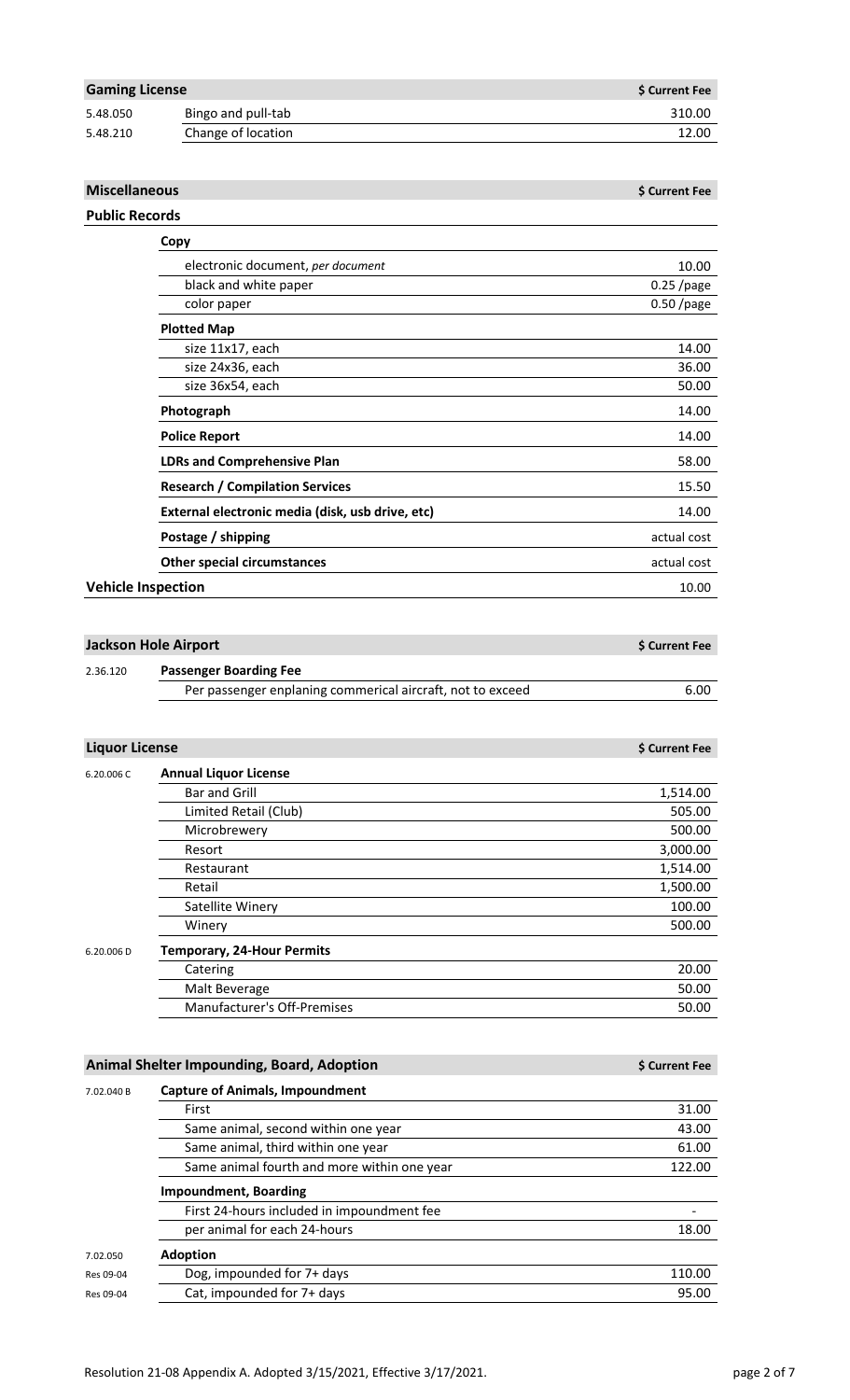|          | <b>Animal Control, Dog and Cat License</b> | \$ Current Fee |
|----------|--------------------------------------------|----------------|
| 7.12.020 | Dog, annual fee                            | 60.00          |
|          | Cat, annual fee                            | 60.00          |
|          | <b>Owner Surrender</b>                     | 35.00          |
|          | Rabies voucher                             | 25.00          |
|          | <b>Teton County License</b>                | 25.00          |
|          | Altered                                    | 10.00          |
|          | Unaltered                                  | 25.00          |
|          |                                            |                |

|          | <b>Health and Safety, Alarms</b> | <b>S Current Fee</b> |
|----------|----------------------------------|----------------------|
| 8.32.090 | Police response to a false alarm | 195.00               |

|            | <b>Waste Reduction Fee (Plastic Bag)</b>           | \$ Current Fee |
|------------|----------------------------------------------------|----------------|
| 8.36.020 J | Consumer Waste Reduction Fee, paper or plastic bag | 0.20           |
| 8.36.050 A | Store retains                                      | 0.10           |
| 8.36.050 B | Remit to Town of Jackson                           | 0.10           |
| 8.36.070 D | Late remittance to Town of Jackson                 | 10.00          |
| 8.36.070   | <b>Audit and Violations</b>                        |                |
| 8.36.070 C | <b>First conviction</b>                            | 52.00          |
| 8.36.070 C | Second conviction                                  | 103.00         |
| 8.36.070 C | Third Conviction goes to Municipal Court           |                |

#### **Encroachment Permit** *<b>Encroachment Permit Bulleting <b>A*

| <b>Encroachment Activity:</b>                                          |        |
|------------------------------------------------------------------------|--------|
| Utility Excavation in public street                                    | 337.00 |
| Utility Excavation in public alley                                     | 169.00 |
| Utility Excavation in public easement                                  | 169.00 |
| Driveway cuts/curb cuts installation/replacement                       | 169.00 |
| Curb and gutter installation                                           | 169.00 |
| Sidewalk installation                                                  | 169.00 |
| Construction-related, occupy street travel lane                        | 337.00 |
| Construction-related, occupy public alley                              | 169.00 |
| Construction-related, occupy time-restricted parking space - per space | 84.00  |
| House moving, per Town staff assistance                                | 42.00  |
| Other, as deemed appropriate by Public Works Director                  |        |
|                                                                        |        |

# **Special Event Permit \$** Current Fee

| 12.28.050 F | <b>Applicants:</b>                          |        |
|-------------|---------------------------------------------|--------|
|             | Non-Profit                                  | 27.00  |
|             | For-Profit, including commerical film/photo | 165.00 |
|             | <b>Expressive Activity</b>                  |        |

### **Planning Permit \$** Current Fee

|                                    | The Town Council may reduce, defer, or waive application fees upon request if         |
|------------------------------------|---------------------------------------------------------------------------------------|
|                                    | the proposed project advances significant community goals, which include but          |
| are not limited to, the following: |                                                                                       |
|                                    | 1. A project that is sponsored by a governmental entity, or a project that received   |
|                                    | 2. A project that provides extraordinary charitable, civic, educational, or similar   |
|                                    | Such requests shall be submitted, for action by the Town Council, to the              |
|                                    | Planning Director within 30 days of receipt and prior to the submittal of an          |
|                                    | application. All requests shall be made prior to initiating a project as set forth in |

application. All requests shall be made prior to initiating a project as set forth in LDR Division 5100.

Fees are non-refundable once processing has commenced unless staff has determined that the permit is unnecessary.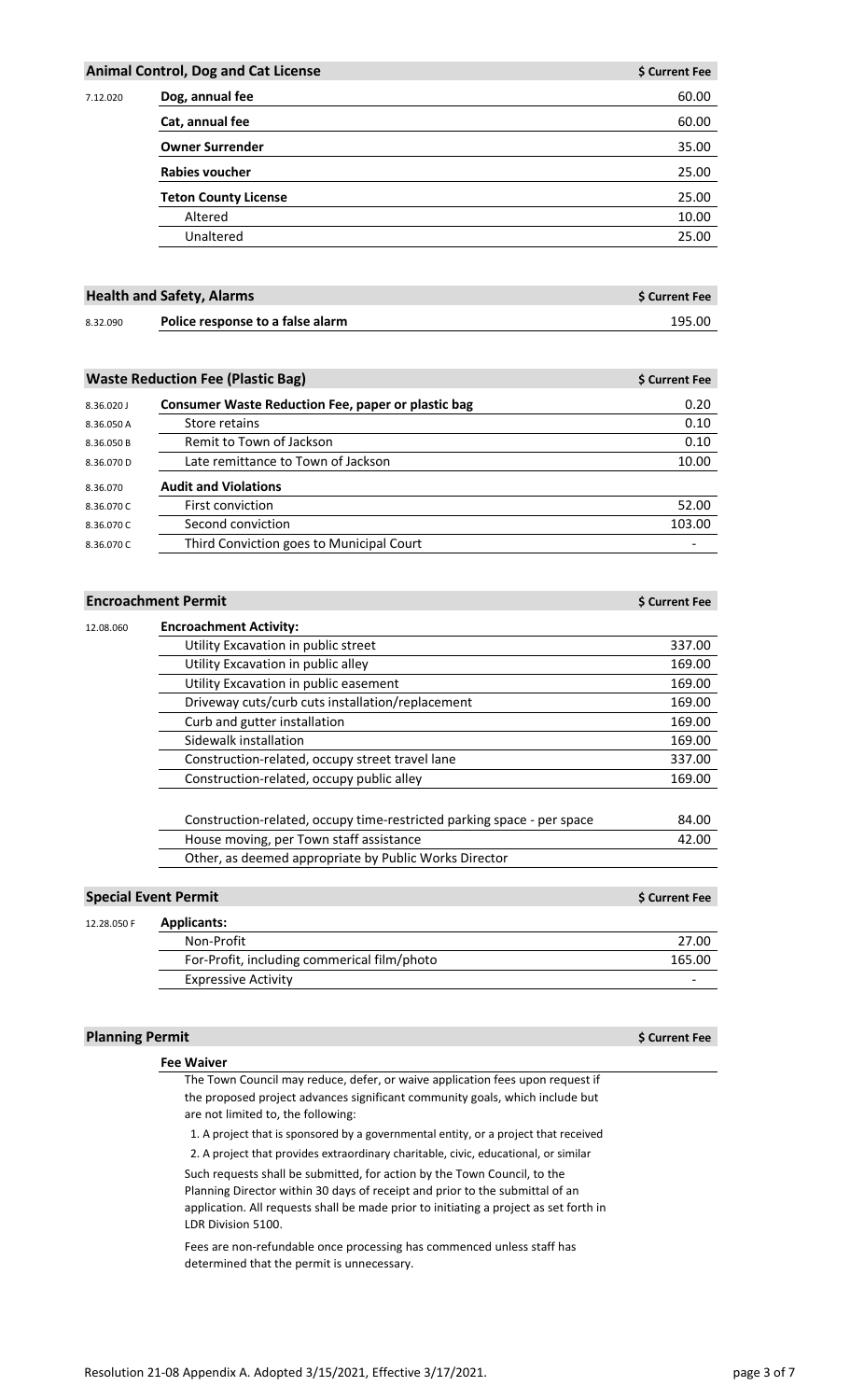| <b>General Pre-Application Conference</b> (per Pre-App meeting) |                                                                                |                        |
|-----------------------------------------------------------------|--------------------------------------------------------------------------------|------------------------|
| Sketch Plan, Special Use, Planned Unit Development              |                                                                                | 721.00                 |
| Conditional Use, Development Plan, Map Amendment                |                                                                                | 361.00                 |
| Development Option Plan                                         |                                                                                | 361.00                 |
| <b>Grading &amp; Erosion Control</b>                            |                                                                                | 180.00                 |
| Optional/Elective Conference with:<br><b>Staff</b>              |                                                                                |                        |
| Planning Commission or Town Council                             |                                                                                | 180.00<br>original fee |
| Design Review Committee                                         |                                                                                | 240.00                 |
|                                                                 |                                                                                |                        |
| <b>Physical Development</b>                                     |                                                                                |                        |
| Sketch Plan, Development Plan                                   |                                                                                | 3,005.00               |
| <b>Sign Permit</b>                                              |                                                                                |                        |
| Per Sign                                                        |                                                                                | 90.00                  |
| Master Signage Plan                                             |                                                                                | 361.00                 |
| <b>Basic Use Permit</b>                                         |                                                                                | 601.00                 |
| <b>Conditional Use Permit</b>                                   |                                                                                |                        |
| Use Permit only                                                 |                                                                                | 3,005.00               |
| Concurrent with application requiring public hearing            |                                                                                | 601.00                 |
| <b>Special Use Permit</b>                                       |                                                                                | 3,005.00               |
| <b>Development Option or Subdivision</b>                        |                                                                                |                        |
| Development Option Plan                                         |                                                                                | 601.00                 |
| Subdivision Plat, plus technical review fee                     |                                                                                | 1,202.00               |
| <b>Exempt Land Division</b>                                     |                                                                                | no charge              |
| <b>Boundary Adjustment</b>                                      |                                                                                |                        |
| Plat Required, plus technical review fee                        |                                                                                | 1,202.00               |
| Without Plat, plus technical review fee                         |                                                                                | 541.00                 |
|                                                                 |                                                                                |                        |
| Interpretations<br>Formal Interpretation                        |                                                                                | 601.00                 |
| Zoning Compliance Verification                                  |                                                                                | 601.00                 |
|                                                                 |                                                                                |                        |
| <b>Amendments</b>                                               |                                                                                |                        |
| <b>LDR Text</b>                                                 |                                                                                | 1,803.00               |
| <b>Zoning Map</b>                                               |                                                                                | 1,803.00               |
| Planned Unit Development<br><b>Relief</b>                       |                                                                                | 1,803.00               |
|                                                                 |                                                                                | 601.00                 |
| Administrative Adjustment<br>Variance                           |                                                                                | 601.00                 |
| Appeal of Administrative Decision                               |                                                                                | 601.00                 |
| <b>Beneficial Use Determination</b>                             |                                                                                | 1,202.00               |
| <b>Enforcement</b>                                              |                                                                                |                        |
| After-the-Fact Permit                                           |                                                                                | initial fee x 2        |
| <b>Amendments of Permits or Approvals</b>                       |                                                                                |                        |
| Re-Submittal while in review process                            |                                                                                | half initial fee       |
| density/intensity                                               | To approved plans and permits, fee for permit review required by net change in | calculation            |
| To condition requiring Council approval                         |                                                                                | 601.00                 |
| <b>Miscellaneous</b>                                            |                                                                                |                        |
|                                                                 |                                                                                |                        |
| Administrative decision elevated to public hearing              |                                                                                | 601.00                 |
| Planner of Day, miscellaneous services, research, per hour      |                                                                                | 60.00                  |
|                                                                 |                                                                                |                        |
| <b>Building Permit (IBC)</b>                                    |                                                                                | \$ Current Fee         |
| <b>Deposit on Building Permit</b>                               |                                                                                |                        |
| Non-refundable, applied to full BP fee                          |                                                                                | 500.00                 |

15.04.090 **New Buildings and Additions** Single Family Residence<br>
Commercial, Office, Multi-family and similar
1.00/sf
1.00/sf
1.00/sf
1.00/sf
1.00/sf
1.00/sf
1.00/sf
1.00/sf
1.00/sf
1.00/sf
1.00/sf
1.00/sf
1.00/sf
1.00/sf
1.00/sf
1.00/sf
1.00/sf
1.00/sf
1.00/sf Commercial, Office, Multi-family and similar 1.00/sf<br>Warehouse, storage and similar 1.00/sf Warehouse, storage and similar

15.04.020 7 **Deposit on Building Permit**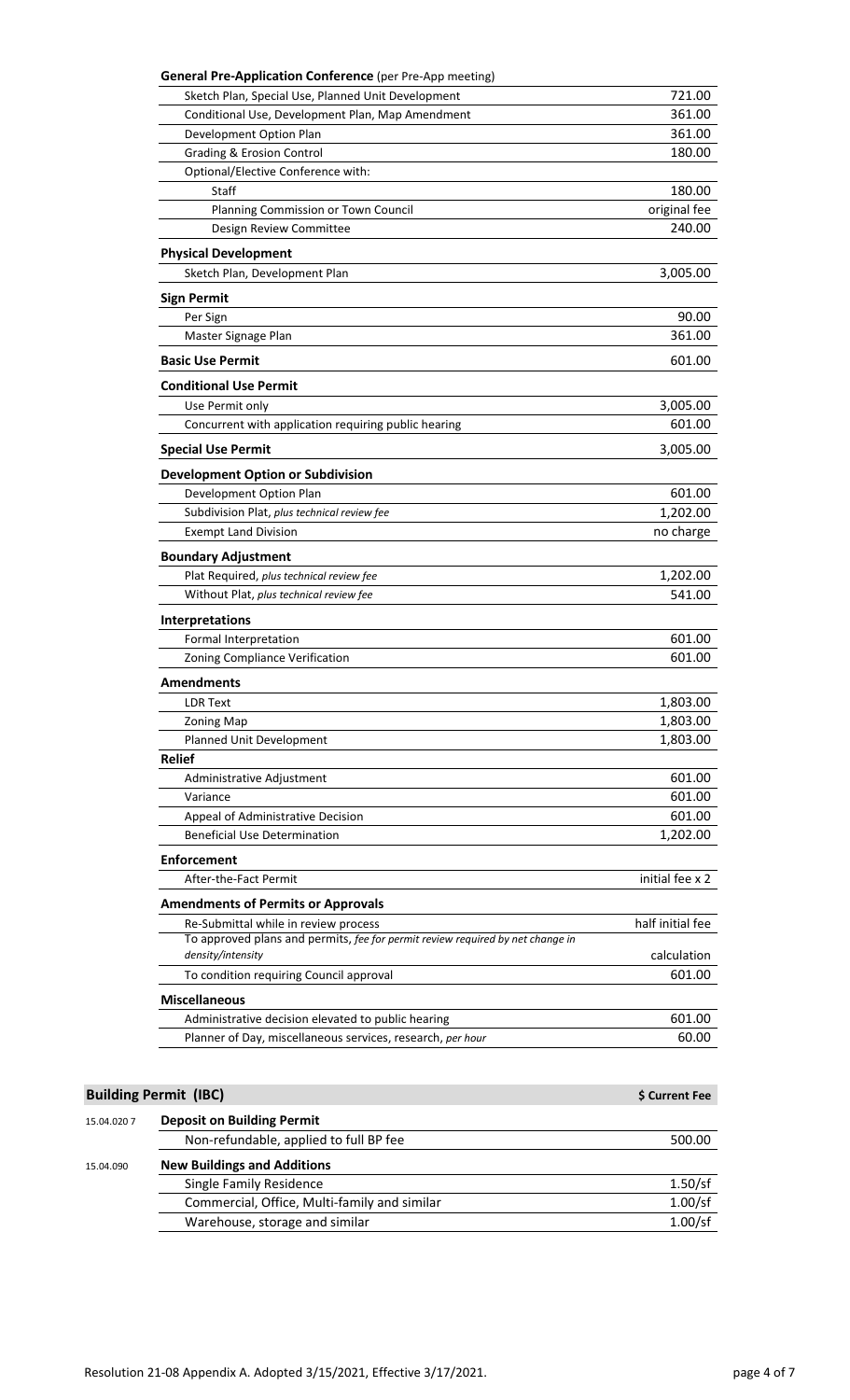| 15.04.090                    | <b>Remodels and Alterations</b>                                                                                            |           |
|------------------------------|----------------------------------------------------------------------------------------------------------------------------|-----------|
| <b>Total Valuation</b>       | <b>Fee Calcuation</b>                                                                                                      |           |
| \$1 to 17,000                | \$256.00                                                                                                                   |           |
| \$17,001 to<br>40,000        | \$256 for the first \$17,000 plus \$11 for each additional \$1000 or fraction<br>thereof, to and including \$40,000        |           |
| \$40,001 to<br>100,000       | \$487 for the first \$40,000 plus \$9 for each additional \$1,000 or fraction thereof,<br>to and including \$100,000       |           |
| \$100,001 to<br>500,000      | \$1,027 for the first \$100,000 plus \$7.00 for each additional \$1,000 or fraction<br>thereof, to and including \$500,000 |           |
| \$500,001 to<br>\$1million   | \$3,827 for the first \$50,000 plus \$5 for each additional \$1,000 or fraction<br>thereof, to and including \$100,000     |           |
| \$1,000,001<br>to \$5million | \$6,327 for the first \$100,000 plus \$3 for each additional \$1,000 or fraction<br>thereof, to and including \$5,000,000  |           |
| \$5million +                 | \$18,327 for the first \$500,000 plus \$1 for each additional \$1,000 or fraction<br>thereof                               |           |
| 15.04.090                    | <b>Other Inspections</b>                                                                                                   |           |
|                              | Plan review assessed @ 65% of building permit fee                                                                          |           |
|                              | outside normal business hours                                                                                              | 100.00/hr |
|                              | Re-inspection under Section 305(g)                                                                                         | 75.00/hr  |
|                              | No fee specifically indicated                                                                                              | 75.00/hr  |
|                              | Review of revisions made to Approved Plan                                                                                  | 100.00/hr |

# **Mechanical Permit (IMC)** *<b>Mechanical Permit (IMC) But the extent of the extent of the extent of the extent of the extent of the extent of the extent of the extent of the extent of the extent of the extent of the ext*

| 15.12.030 | <b>Mechanical / Fuel Gas Permit</b>                                         |            |
|-----------|-----------------------------------------------------------------------------|------------|
|           | For the issuance of each permit                                             | 50.00      |
|           | For issuing each supplemental permit                                        | 20.00      |
|           | Install or relocate gravity/forced air furnace to 100,000 btu/h             | 25.00      |
|           | Install or relocate gravity/forced air furnace over 100,000 btu/h           | 30.00      |
|           | Install or relocate each floor furnace, including vent                      | 22.00      |
|           | Install or relocate suspended, recessed or floor mounted heater             | 22.00      |
|           | Install, relocate or replace appliance vent                                 | 15.00      |
|           | Repair or alter any heating, cooling, absorption or evaporative system      | 20.00      |
|           | Install or relocate boiler or compressor to 3 hp                            | 22.00      |
|           | Install or relocate absorption system to 100,000 btu/h                      | 22.00      |
|           | Install or relocate boiler or compressor 3-15 hp                            | 40.00      |
|           | Install or relocate absorption system 100,000-500,000 btu/h                 | 40.00      |
|           | Install or relocate boiler or compressor 15-30 hp                           | 55.00      |
|           | Install or relocate absorption system 500,000-1,000,000 btu/h               | 55.00      |
|           | Install or relocate boiler or compressor 30-50 hp                           | 85.00      |
|           | Install or relocate absorption system 1,000,000-1,750,000 btu/h             | 85.00      |
|           | Install or relocate boiler or compressor over 50 hp                         | 150.00     |
|           | Install or relocate absorption system over 1,750,000 btu/h                  | 150.00     |
|           | Each air-handling unit up to 10,000 cfm and attached ducts                  | 20.00      |
|           | Each air-handling unit over 10,000 cfm                                      | 30.00      |
|           | Each evaporative cooler other than portable type                            | 20.00      |
|           | Each ventilation fan attached to a single duct                              | 15.00      |
|           | Each ventilation system not part of heating or air conditioning system      | 20.00      |
|           | Installation of hood system serving any mechanical exhaust, including ducts | 20.00      |
|           | Install or relocate domestic type incinerator                               | 30.00      |
|           | Install or relocate commercial or industrial incinerator                    | 115.00     |
|           | Install, relocate or alter any unclassified equipment                       | 20.00      |
|           | Install Hydronic Heating-<br>up to 1000 sq. ft                              | 22.00      |
|           | Install Hydronic Heating-<br>1001 sq. ft. - 2500 sq. ft                     | 35.00      |
|           | 2501 sq. ft. - 5000 sq. ft<br>Install Hydronic Heating-                     | 50.00      |
|           | 5001 sq. ft. and over<br>Install Hydronic Heating-                          | 75.00      |
|           | Gas-piping Systems to 5 outlets                                             | 15.00      |
|           | For each additional Gas-piping System outlet, per outlet                    | 5.00       |
| 15.12.030 | <b>Inspections</b>                                                          |            |
|           | Inspections outside normal business hours                                   | 100/hr min |
|           | Re-inspection fee                                                           | 75/hr min  |
|           | For which no fee is specifically indicated                                  | 75/hr min  |
|           | Additional plan review required by changes, additions, or revisions to      |            |
|           | approved plans (minimum charge 1 hour)                                      | 100/hr min |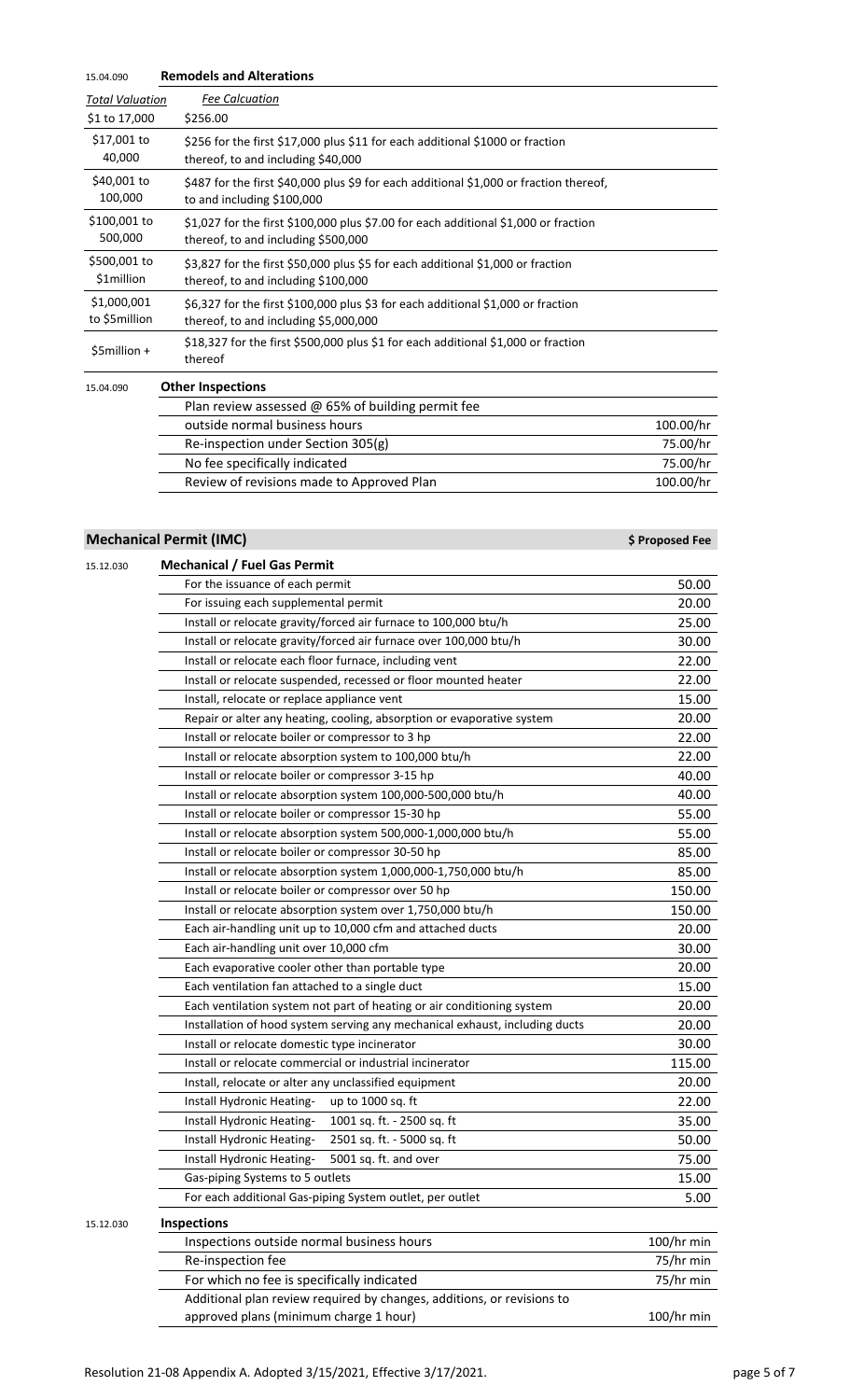# **Electrical Code \$** Current Fee

| 15.20.0103 | <b>Valuation of Electrical Work</b>                                           |               |
|------------|-------------------------------------------------------------------------------|---------------|
|            | 1.00 to 500                                                                   | 36.00         |
|            | 500.01 to 600                                                                 | 41.00         |
|            | 600.01 to 700                                                                 | 46.00         |
|            | 700.01 to 800                                                                 | 50.00         |
|            | 800.01 to 900                                                                 | 55.00         |
|            | 900.01 to 1,000                                                               | 60.00         |
|            | 1,000.01 to 1,100                                                             | 64.00         |
|            | 1,100.01 to 1,200                                                             | 69.00         |
|            | 1,200.01 to 1,300                                                             | 74.00         |
|            | 1,300.01 to 1,400                                                             | 79.00         |
|            | 1,400.01 to 1,500                                                             | 83.00         |
|            | 1,500.01 to 1,600                                                             | 88.00         |
|            | 1,600.01 to 1,700                                                             | 93.00         |
|            | 1,700.01 to 1,800                                                             | 97.00         |
|            | 1,800.01 to 1,900                                                             | 102.00        |
|            | 1,900.01 to 2,000                                                             | 107.00        |
|            | 2,000.01 to 3,000                                                             | 121.00        |
|            | 3,000.01 to 4,000                                                             | 140.00        |
|            | 4,000.01 to 5,000                                                             | 158.00        |
|            | 5,000.01 to 6,000                                                             | 177.00        |
|            | 6,000.01 to 7,000                                                             | 196.00        |
|            | 7,000.01 to 8,000                                                             | 215.00        |
|            | 8,000.01 to 9,000                                                             | 234.00        |
|            | 9,000.01 to 10,000                                                            | 253.00        |
|            | 10,000.01 to 11,000                                                           | 271.00        |
|            | 11,000.01 to 12,000                                                           | 290.00        |
|            | 12,000.01 to 13,000                                                           | 309.00        |
|            | 13,000.01 to 14,000                                                           | 328.00        |
|            | 14,000.00 to 15,000                                                           | 347.00        |
|            | 15,000.01 to 16,000                                                           | 366.00        |
|            | 16,000.01 to 17,000                                                           | 403.00        |
|            | 17,000.01 to 18,000                                                           | 422.00        |
|            | 18,000.01 to 19,000                                                           | 441.00        |
|            | 19,000.01 to 20,000                                                           | 460.00        |
|            | 20,000.01 to 21,000                                                           | 479.00        |
|            | 21,000.01 to 22,000                                                           | 497.00        |
|            | 22,000.01 to 23,000                                                           | 516.00        |
|            | 23,000.01 to 24,000                                                           | 535.00        |
|            | 24,000.01 to 25,000                                                           | 555.00        |
|            | 25,000.01 to 50,000 = \$416.96 for the first \$25,000.00, plus \$10.62 for    | 555.00 plus   |
|            | each additional \$1,000.00 or fraction thereof, to and including \$50,000.00  | \$11.00       |
|            |                                                                               |               |
|            | 50,000.01 to 100,000 = \$682.33 for the first \$50,000.00, plus \$7.10 for    | 908.00 plus   |
|            | each additional \$1,000.00 or fraction thereof, to and including \$100,000.00 | \$10.00       |
|            | 100,000.01 and Up = \$1,037.08 for the \$100,000.00 plus \$5.89 for each      | 1,379.00 plus |
|            | additional \$1,000.00 or fraction thereof                                     | \$8.00        |
|            | Connect all temporary services                                                | 33.00         |
|            |                                                                               |               |

### **Plumbing Permits \$** Current Fee

| 15.24.030 | <b>Plumbing and Fuel Gas Permits</b>                                      |       |
|-----------|---------------------------------------------------------------------------|-------|
|           | For issuing each permit                                                   | 50.00 |
|           | For each plumbing fixture on one trap or set of fixtures on one trap      |       |
|           | (including water, drainage piping and backflow protection)                | 15.00 |
|           | For each building sewer and trailer park sewer                            | 25.00 |
|           | Rainwater systems - per drain (inside building)                           | 15.00 |
|           | For each water heater and/or vent                                         | 15.00 |
|           | For each gas-piping system of one to five outlets                         | 15.00 |
|           | For each additional gas-piping system outlet, per outlet                  | 5.00  |
|           | For each industrial waste pretreatment interceptor including its trap and |       |
|           | vent, excepting kitchen type grease interceptors functioning as fixture   |       |
|           | traps                                                                     | 15.00 |